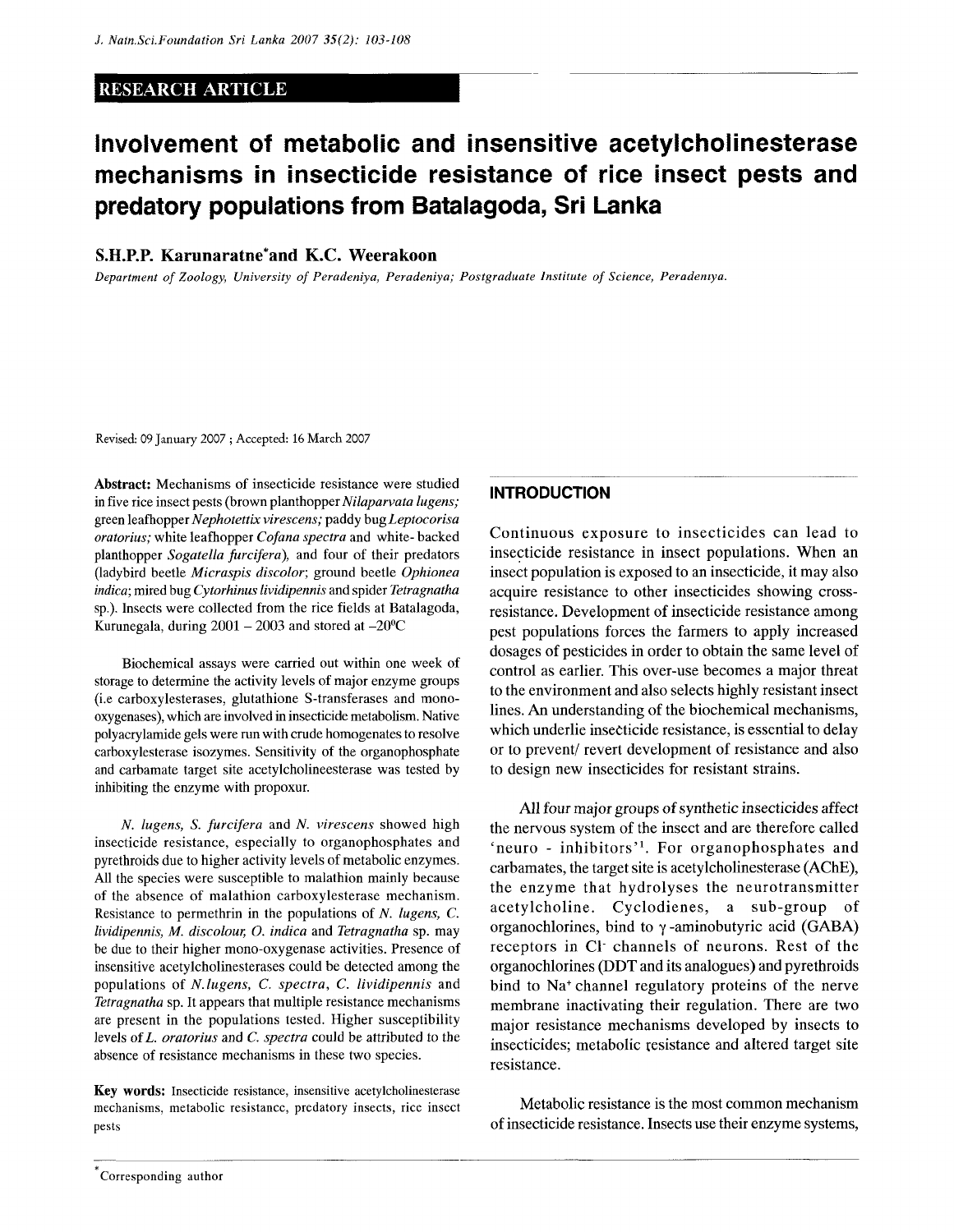to metabolize insecticides before the insecticides reach their target site. These enzymes belong to three major groups; carboxylesterases (CEs), glutathione S-transferases (GSTs) and mono-oxygenases (mixed-function oxidases- MFOs). Metabolic resistance results from either qualitative or quantitative changes of these enzymes. Increased number of copies of the gene/s coding for an enzyme, over expression of the gene/s or increased mRNA stability may be the cause for quantitative changes of the enzymes. Qualitative changes may be due to gene mutations so that the resulting enzyme has a higher catalytic centre activity towards insecticides<sup>2</sup>.

In altered target site (insensitive targetsite) mechanism, the target site of an insecticide is altered so that the insecticide molecules cannot interact with it. Alteration of a target site is highly specific because the altered target site still has to carry out its normal physiological functions inside the insect body. Most of these changes occur due to a substitution of a single amino acid in the protein sequence of the target site<sup>1</sup>.

This study was designed to identify some of the underlying biochemical mechanisms of resistance in rice insect pest and predatory insect populations in a selected rice growing area in Sri Lanka. Cross-resistance spectra of these insect populations have already been studied<sup>3</sup>

# **METHODS AND MATERIALS**

*Study site and insects:* Rice insect pests and predatory insects were collected during 2001 to 2003 from an irrigated rice field at Batalagoda ( $7^{\circ}$  30 N and 80 $^{\circ}$  20 E, 100 m above the sea level), Kurunegala district, located in the Intermediate zone of Sri Lanka.

Adults of five species of rice insect pests, namely *Nilaparvata lugens* (Homoptera: Delphacidae), *Leptocorisa oratorius* (Heteroptera: Alydidae), *Nephotettix virescens* (Homoptera: Cicadellidae), *Sogatella furcifera* (Homoptera: Delphacidae) and *Cofana spectra* (Homoptera: Cicadellidae); and four species of their insect predators, namely *Micraspis discolor* (Coleoptera: Coccinellidae), *Ophionea indica*  (Coleoptera: Carabidae), *Tetragnatha* sp. (Aranea: Tetragnathidae) and *Cytorhinus lividipennis* (Homoptera: Miridae) were collected from the rice fields using sweepnet and blower-vac methods, brought live to the laboratory of the Department of Zoology, University of Peradeniya and stored at -20°C. Biochemical assays were carried out within one week of storage.

*Chemicals and equipment:* Chemicals were purchased from Sigma, USA. unless otherwise stated. Paraoxon (98% pure) was from Greyhound, UK; malathion (97.5% pure) was a gift from Cheminova, Denmark; propoxur (98.5% pure) was from Bayer, Germany and permethrin (98% pure) was from Aventis, UK. Microcentrifuge was purchased from the SANYO Company, UK. and miniprotean 11 gel electrophoresis was from BIO-RAD, UK. UV $_{\text{max}}$  kinetic plate reader and KC<sub>3</sub> computer software were from  $p$ late reader and  $\text{FC}_3$  computer software were from Molecular Devices, Bio-Tek, USA.

# *Biochemical experiments:*

*Microtitre plate assays:* Two hundred individuals from specific pest and predatory species were used for each microtitre plate assay. Insects were individually homogenized in 100-120  $\mu$ L (depending on the size of the species) of ice-cold distilled water. Homogenates were centrifuged at 13,000 g for 2 min and the supernatants were used for assays.

*Carboxylesterase assay: A* stock solution of 100 mM p-nitrophenyl acetate (pNPA) was prepared in acetone. 1 mM working solution of pNPAwas prepared immediately before each experiment with 50 mM phosphate buffer pH 7.4. 10  $\mu$ L of the insect homogenate was mixed with  $200 \mu L$  of the working solution in separate microtitre plate wells and the reaction was read immediately at 12 s intervals at 405 nm for 2 min at 21°C. An extinction coefficient  $(\epsilon)$  of 6.53 mM<sup>-1</sup> (correlated for the path length of  $0.6$  cm for  $210 \mu L$ ) was used to convert the absorbance values to moles<sup>4</sup>.

*Glutathione S-transferase (GST) assay:* 10 mM reduced glutathione (GSH) in 0.1M phosphate buffer pH *6.5* and 63 mM l-chloro-2,4-dinitro benzene (CDNB) in methanol were mixed together to prepare the working solution. Each insect homogenate (10  $\mu$ L) was mixed with 200  $\mu$ L of GSH/ CDNB working solution in a microtitre plate well. The plate was read at 340 nm at 12 intervals for 5 min. An extinction co-efficiant of 5.76 (corrected for the path length of 0.6 cm for 210 *\xL)* was used to convert the absorbance values to moles<sup>5</sup>.

*Mono-oxygenase assay:* Twenty microlitres (20 µL) of each insect homogenate was mixed with  $80 \mu L$  of potassium phosphate buffer pH  $7.2 + 200 \mu L$  of 6.3 mM tetramethyl benzidine (TMBZ) working solution (O.Olg TMBZ dissolved in 5 mL methanol and then in 15 mL of sodium acetate buffer pH  $5.0$ ) + 25  $\mu$ L of 3% H<sub>2</sub>O<sub>2</sub> solution in a microtitre plate well. After two hours of incubation at 26<sup>o</sup>C, the plate was read at 630 nm as an end point assay<sup>6</sup>. This assay does not measure mono-oxygenase activity but titrates the amount of haem in the insect homogenate. Since haem is present in the active site of monooxygenases, the amount of haem corresponds to the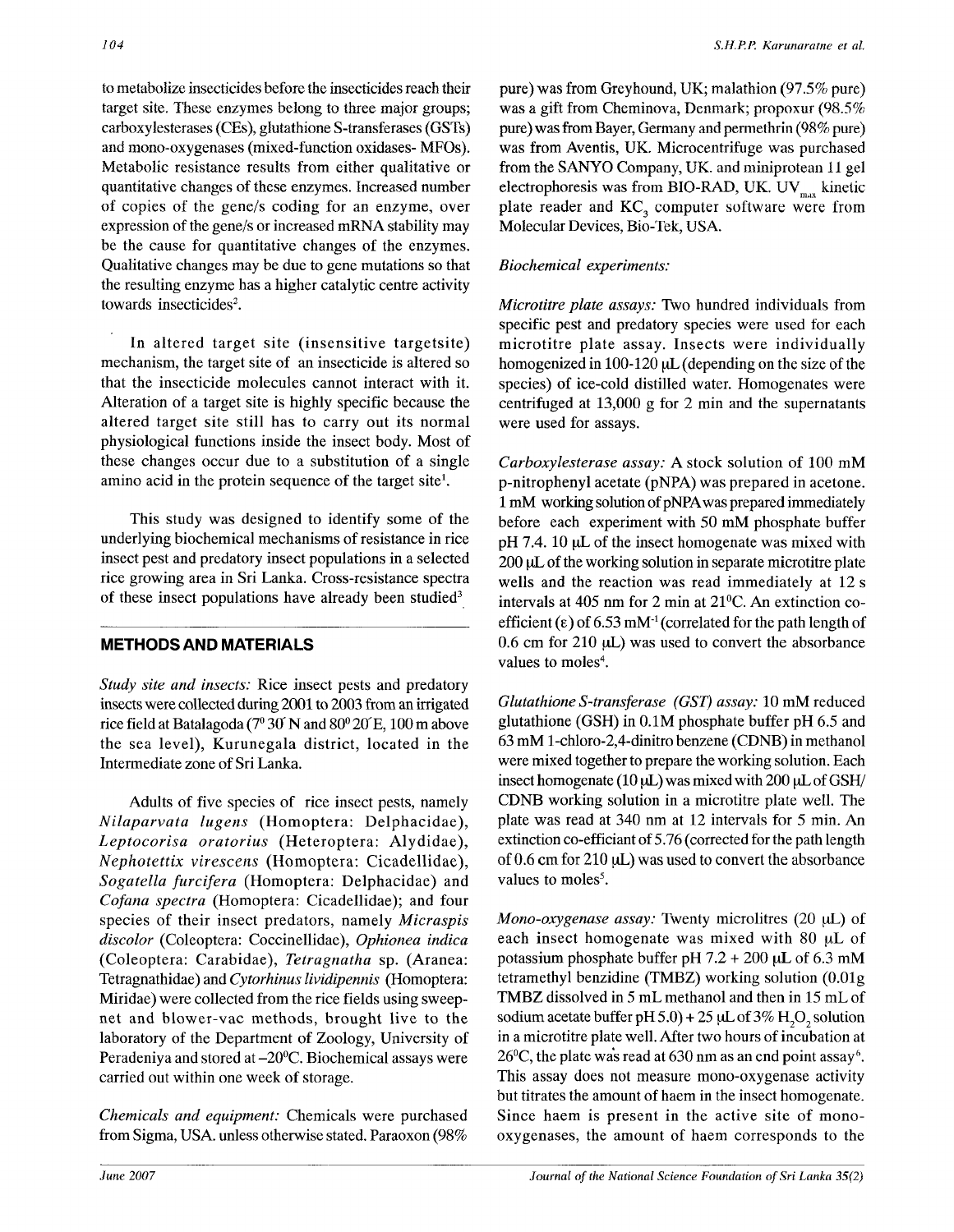amount of oxidase present. By using a standard curve of cytochrome C, an estimate of the amount of the oxidase present was obtained and expressed as equivalent units of cytochrome P<sup>450</sup> .

*Protein assay:* To obtain specific activities of enzymes, protein concentrations of the homogenates were determined using a BIO-RAD protein determination kit, with bovine serum albumin as the standard protein. 10  $\mu$ I of homogenate was mixed with 300 *\A* of BIO-RAD working solution (prepared according to the instructions of the manufacturer) and the absorbance was read at 630 nm as an end point assay after a five-minute incubation at room temperature.

*Malathion metabolism:* Batches of each insect species (50-700 mg wet weight =25 individuals) were homogenized in 0.5 mL of 25 mM Tris-HCl buffer (pH 7.5) and centrifuged at 13,000g for 5 min. Supernatant was incubated with 300  $\mu$ M malathion for 2 h at room temperature. The mixture was then extracted twice with 0.5 mL acidified chloroform. The chloroform extract was dried under a current of air, redissolved in 30  $\mu$ L acidified chloroform and loaded onto a thin layer chromatography plate. After running with n-hexane: diethyl ether (1:3) the plate was sprayed with  $0.5\%$  (w/v) 2,6-dibromoquinone 4-chloromide in cyclohexane and left at 100°C for 2 h to visualize malathion and its metabolic products. Buffer (0.5 mL), incubated with 300  $\mu$ M malathion and 300  $\mu$ M NaOH was run as a positive control. Buffer (0.5 ml), incubated with the same concentration of malathion, was run as a negative control<sup>7</sup>.

*Acetylcholinesterase (ACHE) assay:* The insect homogenate  $(2 \times 20 \mu L)$  aliquots) was added to two consecutive microtiter plate wells, each containing 145 uLof 1% Triton X-100 in 0.1 M sodium phosphate buffer (pH 7.8) and 10 ul of dithiobis-2-nitrobenzoic acid in phosphate buffer (pH 7.0). To one set of homogenates, 25  $\mu$ L of acetylthiocholine iodide (ASChI) and 10  $\mu$ L of  $0.1M$  propoxur solution (2.5 mL  $0.1M$  ASChI + 10  $\mu$ L of 0.1M propoxur in acetone) were added. To other replicate, 25 uL of ASChI alone was added. The plate was read at 405 nm for 5 min. Results were expressed as the percentage remaining activity in the inhibited fraction compared with the control (uninhibited) activity<sup>8</sup>.

*Polyacrylamide gel electrophoresis (PAGE):* Native polyacrylamide gel electrophoresis (PAGE) was used to visualize elevated esterase isozymes. Mass homogenates of 5-25 individuals (equivalent to 50 mg) of each insect species were homogenized in 250 µL of 50 mM sodium phosphate buffer pH 7.4. Electrophoresis of 10,000 g supernatants from crude homogenates was performed in

7.5% acrylamide gels in tris/borate buffer pH 8.0 containing 0.2 mM Ethylenediamine tetra-aceic acid (EDTA). Gels were stained for esterase activity with 0.04%  $(w/v)$   $\alpha$ - and  $\beta$ -naphthyl acetate and 0.1%  $(w/v)$  Fast Blue B in 100 mM phosphate buffer pH 7.4 and the elevated esterases appears as purple ( $\alpha$ - naphthyl acetate preferred) or pink  $(β$ - naphthyl acetate preferred) bands. Rate of flow *(Rf)* = Distance to the band from the bottom of the well / Distance to the dye front from the well.

For insecticide inhibition studies, gels were incubated separately with 0.1 mM paraoxon, propoxur and permethrin in phosphate buffer (pH 7.2) after electrophoresis for 10 min, and then exposed to the substrate solutions. Control experiments were done by incubating with buffer without insecticides. The degree of inhibition of each band was recorded according to their colour intensity compared with the control.

# **RESULTS**

Activity profiles (percentage population *vs* specific activity) for carboxylesterases and GSTs and quantity profiles for mono-oxygenases were obtained for all nine populations of pest and predatory insects. Percentages of insect populations which show more than 0.15 *jumol/*  mg/min carboxylesterase activity,  $0.4 \mu$ mol/mg/min GST activity and 3 equivalent units of Mono-oxygenase amounts are presented in the Figure 1. These discriminating values were decided after examining all the activity profiles.

The highest activity of carboxylesterases for the substrate p-nitrophenyl acetate was seen in *S. furcifera*   $(1.91 \pm 1.39 \,\text{\mu} \text{mol/min/mg}$  mean activity) and the lowest activity was seen in L. oratorius  $(0.02 \pm 0.04 \text{ µmol/min/})$ mg mean activity). Highest GST activities were seen in the predator *M. discolor*  $(0.50 \pm 0.35 \text{ \mu mol/min/mg mean})$ value) and the lowest activity was in the predator *Tetragnatha* sp.  $(0.11 \pm 0.11 \mu \text{mol/min/mg}$  mean value). High mono-oxygenase concentrations were present in two predators, *M. discolor*  $(3.82 \pm 5.17 \text{ units})$  and *Tetragnatha* sp.  $(8.75 \pm 11.85 \text{ units})$  and others had moderate activities.

Native polyacrylamide gel electrophoresis (PAGE) showed elevated esterase bands in all the species except 0. *indica* (Figure 2). Activity of all the isoenzyme bands was completely inhibited by paraoxon, partially inhibited by propoxur and not inhibited by permethrin.

Thin layer chromatography analysis showed that the carboxylesterase mechanism was not present in any of the rice insect pests and predators tested. The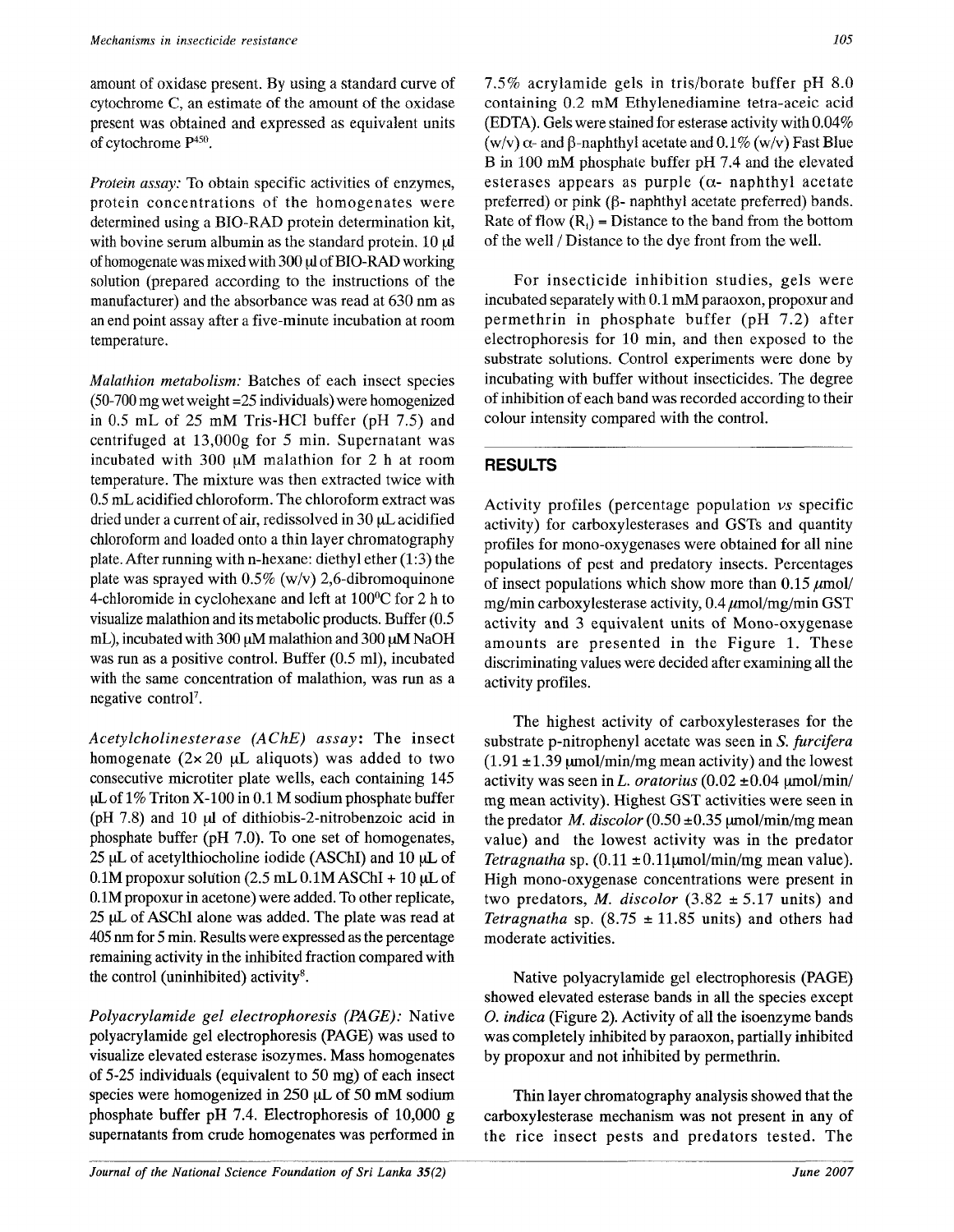

Figure 1: Percentages of insect populations which show more than 0.15  $\mu$ mol/mg/min carboxylesterase activity, 0.4  $\mu$ mol/mg/min GST activity and 3 equivalent units of mono-oxygenase amounts (n = 200 for each population for each assay, discriminating values were decided after examining all the activity profiles.).



Figure 2: Percentages of insect populations which showed more than 70% remaining activity of acetylcholinesterases (insensitive AChEs) after inhibition with propoxur (n= 200 for each population)

homogenates of the pests and predators could not metabolize malathion within the standard time period and the monoacid and diacid products were not present on the TLC plate.

Remaining activity profiles were obtained for propoxur- AChE inhibition assay. More than 70% remaining activity of AChEs, after inhibition by a standard dosage of propoxur, was observed in 28% of *N. lugens,*  18% *N. virescens,* 30% C *spectra,* 17% *L. oratorius, 0% S'. furcifera,* 19 % *M.discolor, 1% O. indica, 28% C. lividipennis* and 54% *Tetragnatha* sp. populations (Figure 3).Presence and absence of the studied mechanisms in each insect population are summarised in Table 1.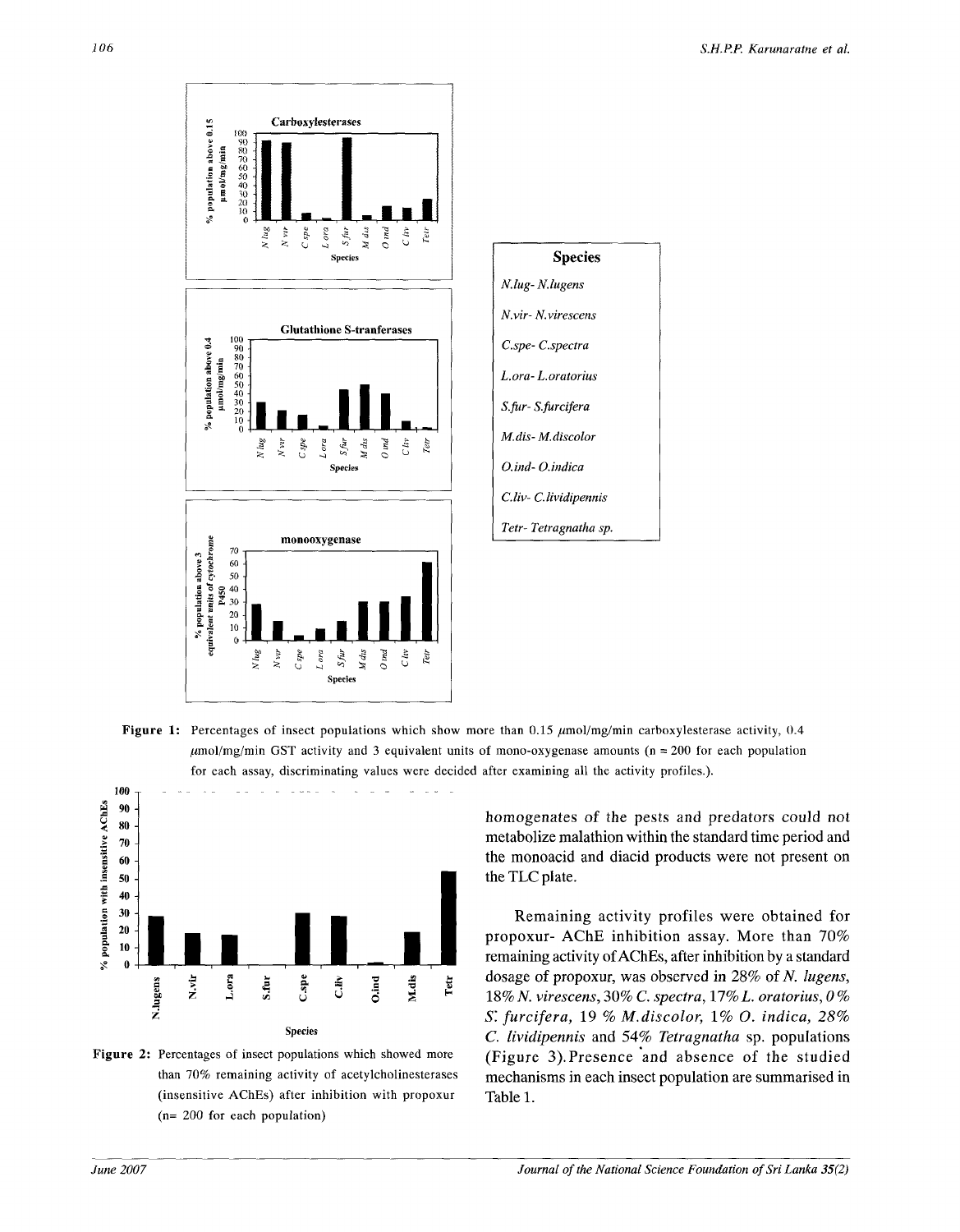**Table 1:** Presence/absence of resistance mechanisms m different insect populations

| <b>Species</b> | CE       | <b>MCE</b> | <b>GST</b> | Ox       | <b>AChE</b> |
|----------------|----------|------------|------------|----------|-------------|
| N lugens       | $+++$    |            | $++$       | $^{++}$  | $++$        |
| S furcifera    | $^{+++}$ | ä,         | $++$       |          |             |
| N virescens    | $***$    | Ē,         | ٠          | ۰        |             |
| C spectra      |          |            |            |          | $++$        |
| L oratorus     |          | ä.         |            | ä.       |             |
| C lividipennis | $++$     |            |            | $^{++}$  | $^{++}$     |
| M discolor     |          |            | $^{++}$    | $++$     |             |
| $O$ indica     |          |            | $^{++}$    | $^{++}$  |             |
| Tetragnatha sp | $^{++}$  | ä,         |            | $^{+++}$ | $^{++}$     |

#### **DISCUSSION**

Elevated caboxylesterases of insects are well known for providing organophosphate and carbamate resistance to insects<sup>9-13</sup>. They can rapidly bind to the insecticides but the release of the free enzyme is much slower<sup>4,9</sup>. Mean carboxylesterase activity range (with the substrate p-nitrophenyl acetate) obtained in the present study was 1.91  $\pm$ 1.39 to 0.02  $\pm$ 0.04  $\mu$ mol/min/mg. Specific activity values have not been reported previously for these species. However, these data can be compared with the data (obtained for the same substrates), which have been reported for some other Sri Lankan insects previously i.e.  $0.40 \pm 0.64$  and  $0.70 \pm 0.46$   $\mu$ mol/min/mg for the cockroaches Periplaneta americana and P. australasia respectively<sup>14</sup>,  $0.39 \pm 0.34$ ,  $0.23 \pm 0.19$  and  $0.17 \pm 0.23$  umol/min/mg for the mosquitoes *Anopheles culicifacies, An. subpictus* and Culex tritaeniorynchus respectively<sup>15 16</sup>. For some of the vegetable insect pests, mean carboxylesterase specific activity ranged from  $1.01 \pm 0.65$  to  $0.20 \pm 0.15$  umol/min/ mg<sup>17</sup>. Therefore, the rice insect pests *S. furcifera* (1.91 ± 1.39 μmol/min/mg), *N. lugens* (0.77 ±0.57 μmol/min/mg) and *N. virescens*  $(1.13 \pm 0.78 \mu\text{mol/min/mg})$  show comparatively higher carboxylesterase activity levels. The lowest activity  $(0.02 \pm 0.19 \text{ \mu m}ol/min/mg)$  for pNPA substrate had been previously recorded for a susceptible population of the mosquito *Culex quinquefasciatus<sup>1</sup> \*.* The paddy bug *L. oratorius* population also had such a low level of carboxylesterase activity  $(0.02 \pm 0.04 \text{ \mu mol/min/})$ mg). In the present study all the insect species tested showed  $\beta$ -naphtyl acetate specific bands except O. *indica*. Insecticide inhibition of esterase bands confirmed that the carboxylesterases present in the rice insects studied mainly react with organophophates and to a lesser extent with carbamates, and are capable of causing resistance to these two insecticide groups.

The malathion carboxylesterase assay measures the activity of altered carboxylesterases. Unlike elevated carboxylesterases, which give resistance to a wide range of organophosphates and carbamates, malathion carboxylesterases have only a very narrow cross resistance spectrum and provide resistance specifically to malathion<sup>1</sup>. This mechanism has been reported from Sri Lankan populations of the mosquito *An. culicifacies*  and *An. subpictus<sup>1</sup> ^* and the vegetable pest insects *M. persicae, P. xylostella* and *L. huidobrensis* and *Cullosobruchus maculatus<sup>1719</sup> .* Absence of this mechanism in rice insect pests may indicate less exposure of rice insects to the insecticides used by health sector such as malathion which has been heavily used in mosquito control since 1975.

Mean GST activities of rice insect populations ranged from  $0.55 \pm 0.57$  to  $0.11 \pm 0.11$ µmol/min/mg. For cockroaches *Periplaneta americana* and *P. australasia,*  the mean values were  $0.78 \pm 0.62$  and  $0.65 \pm 0.28$   $\mu$ mol/ min/mg respectively<sup>15</sup>. For the mosquitoes An. *culicifacies, An. subpictus* and *C. tritaeniorynchus,* the mean values were 0.24  $\pm$  0.14, 0.30  $\pm$  0.24 and 0.35  $\pm$  $0.33\mu$ mol/min/mg respectively<sup>15,16</sup>. For some of the vegetable insect pests the GST activity range was from  $1.43 \pm 1.24$  to  $0.34 \pm 0.27 \mu$ mol/min/mg<sup>17</sup>. Mean monooxygenase concentration of rice insect pests ranged from  $8.75 \pm 11.85$  to  $0.87 \pm 1.25$  units. Some of the vegetable insect pests have shown a range of  $1.08 \pm 1.75$  to  $67.81 \pm 1.75$ 787.90 units of mono-oxygenase concentrations with the same assaying systems<sup>17</sup>. Based on these results it can be concluded that *N.lugens, S. furcifera, M.discolor* and *O. indica* have high GST activities and *N.lugens, M. discolor, O. indica, C. lividipennis* and *Tetragnatha*  sp. have high mono-oxygenase levels (Table 1).

Acetylcholinesterase is the target site of organophosphates and carbamates. Measuring the residual activity of acetylcholinesterases after interacting with propoxure can assess insensitivity of the target site. Results can be expressed as the percentage residual activity in the inhibited fraction compared with the activity in the control fraction of the same insect. Residual activity of more than 70% indicates the presence of an altered AChE in *Anopheles* and *Culex* mosquitoes<sup>20</sup>. Accordingly, this mechanism can be clearly seen among the populations of *N.lugens, C. spectra, C. lividipennis* and *Tetragnatha*  sp. (Table 1).

*N. lugens, S. furcifera* and *N. virescens* has shown high insecticide resistance, especially to organophosphates and pyrethroids<sup>3</sup>. This must be due to their higher activity levels of metabolic enzymes as indicated by the present work. Absence of malathion carboxylesterases is in accordance with high susceptibility to malathion observed in all nine mosquito populations<sup>1</sup> Resistance to permethrin in Batalagoda populations of *N lugens, C. lividipennis, M. discolor, O. indica* and